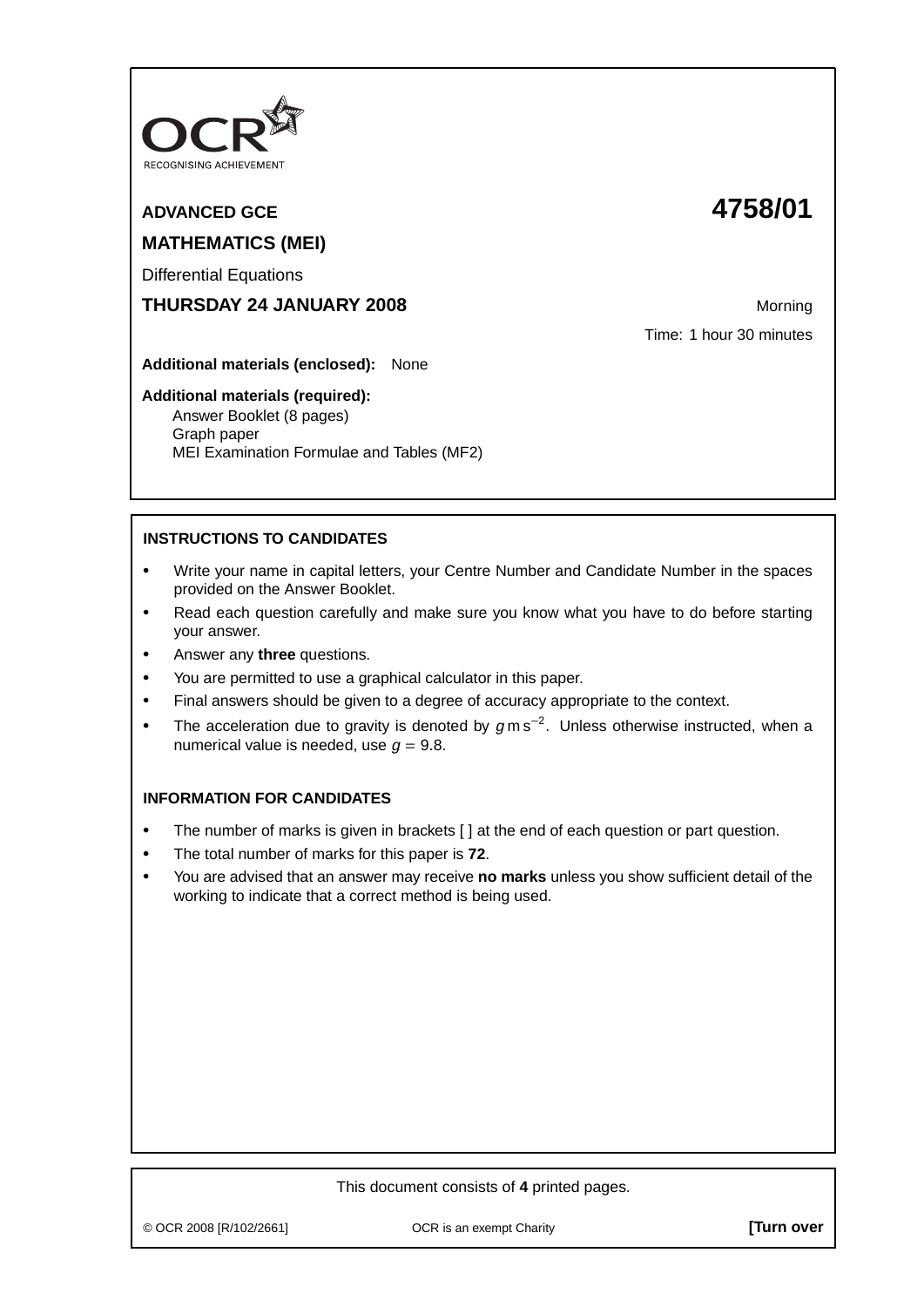**1** The differential equation  $\frac{d^2y}{dx^2}$  $\frac{d^2y}{dt^2} + 2\frac{dy}{dt}$  $\frac{dy}{dt} + y = f(t)$  is to be solved for  $t \ge 0$  subject to the conditions that  $\frac{dy}{dt} = 0$  and  $y = 0$  when  $t = 0$ .

Firstly consider the case  $f(t) = 2$ .

**(i)** Find the solution for *y* in terms of *t*. [10]

Now consider the case  $f(t) = e^{-t}$ .

- **(ii)** Explain briefly why a particular integral cannot be of the form *a*e<sup>−</sup>*<sup>t</sup>* or *at*e<sup>−</sup>*<sup>t</sup>* . Find a particular integral and hence solve the differential equation, subject to the given conditions. [8]
- (iii) For  $t > 0$ , show that  $y > 0$  and find the maximum value of *y*. Hence sketch the solution for  $t \ge 0$ . [You may assume that  $t^k e^{-t} \to 0$  as  $t \to \infty$  for any *k*.] [6]
- **2** A raindrop falls from rest through mist. Its velocity, *v*m s<sup>−</sup><sup>1</sup> vertically downwards, at time *t* seconds after it starts to fall is modelled by the differential equation

$$
(1+t)\frac{dv}{dt} + 3v = (1+t)g - 3.
$$

**(i)** Solve the differential equation to show that  $v = \frac{1}{4}g(1 + t) - 1 + (1 - \frac{1}{4}g)(1 + t)^{-3}$ . [10]

The model is refined and the term  $-3$  is replaced by the term  $-2\nu$ , giving the differential equation

$$
(1+t)\frac{dv}{dt} + 3v = (1+t)g - 2v.
$$

**(ii)** Find the solution subject to the same initial conditions as before. [9]

**(iii)** For each model, describe what happens to the acceleration of the raindrop as  $t \to \infty$ . [5]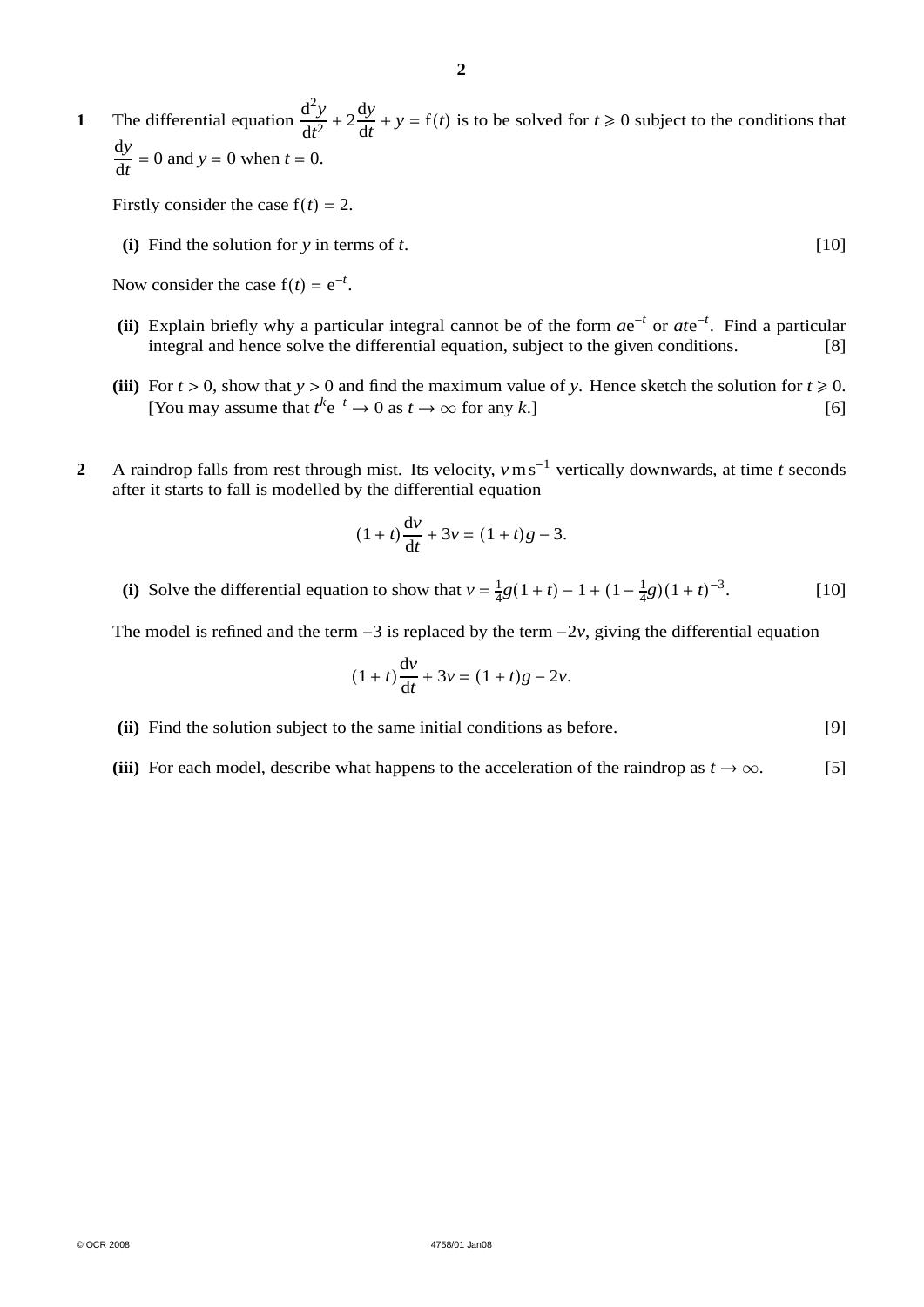**3** The population, *P*, of a species at time *t* years is to be modelled by a differential equation. The initial population is 2000.

At first the model 
$$
\frac{dP}{dt} = 0.5P
$$
 is used.

**(i)** Find *P* in terms of *t*. [3]

To take account of observed fluctuations, the model is refined to give  $\frac{dP}{dt} = 0.5P + 170 \sin 2t$ .

- **(ii)** State the complementary function for this differential equation. Find a particular integral and hence state the general solution. [8] hence state the general solution.
- **(iii)** Find the solution subject to the given initial condition. [2]

The model is further refined to give  $\frac{dP}{dt} = 0.5P + P^{\frac{2}{3}} \sin 2t$ . This is to be solved using Euler's method. The algorithm is given by  $t_{r+1} = t_r + h$ ,  $P_{r+1} = P_r + h\dot{P}_r$ .

**(iv)** Using a step length of 0.1 and the given initial conditions, perform two iterations of the algorithm to estimate the population when  $t = 0.2$ . [4]

The population is observed to tend to a non-zero finite limit as  $t \to \infty$ , so a further model is proposed, given by

$$
\frac{\text{d}P}{\text{d}t} = 0.5P\Big(1 - \frac{P}{12\,000}\Big)^{\frac{1}{2}}.
$$

- **(v)** Without solving the differential equation,
	- (*A*) find the limiting value of *P* as  $t \to \infty$ , [3]
	- (*B*) find the value of *P* for which the rate of population growth is greatest. [4]

#### **4** The simultaneous differential equations

$$
\frac{dx}{dt} = -3x + y + 9,
$$
  

$$
\frac{dy}{dt} = -5x + y + 15,
$$

are to be solved for  $t \geq 0$ .

(i) Show that 
$$
\frac{d^2x}{dt^2} + 2\frac{dx}{dt} + 2x = 6.
$$
 [5]

- **(ii)** Find the general solution for *x*. [7]
- **(iii)** Hence find the corresponding general solution for *y*. [3]
- **(iv)** Find the solutions subject to the conditions that  $x = y = 0$  when  $t = 0$ . [4]
- (v) Sketch, on separate axes, graphs of the solutions for  $t \ge 0$ . [5]